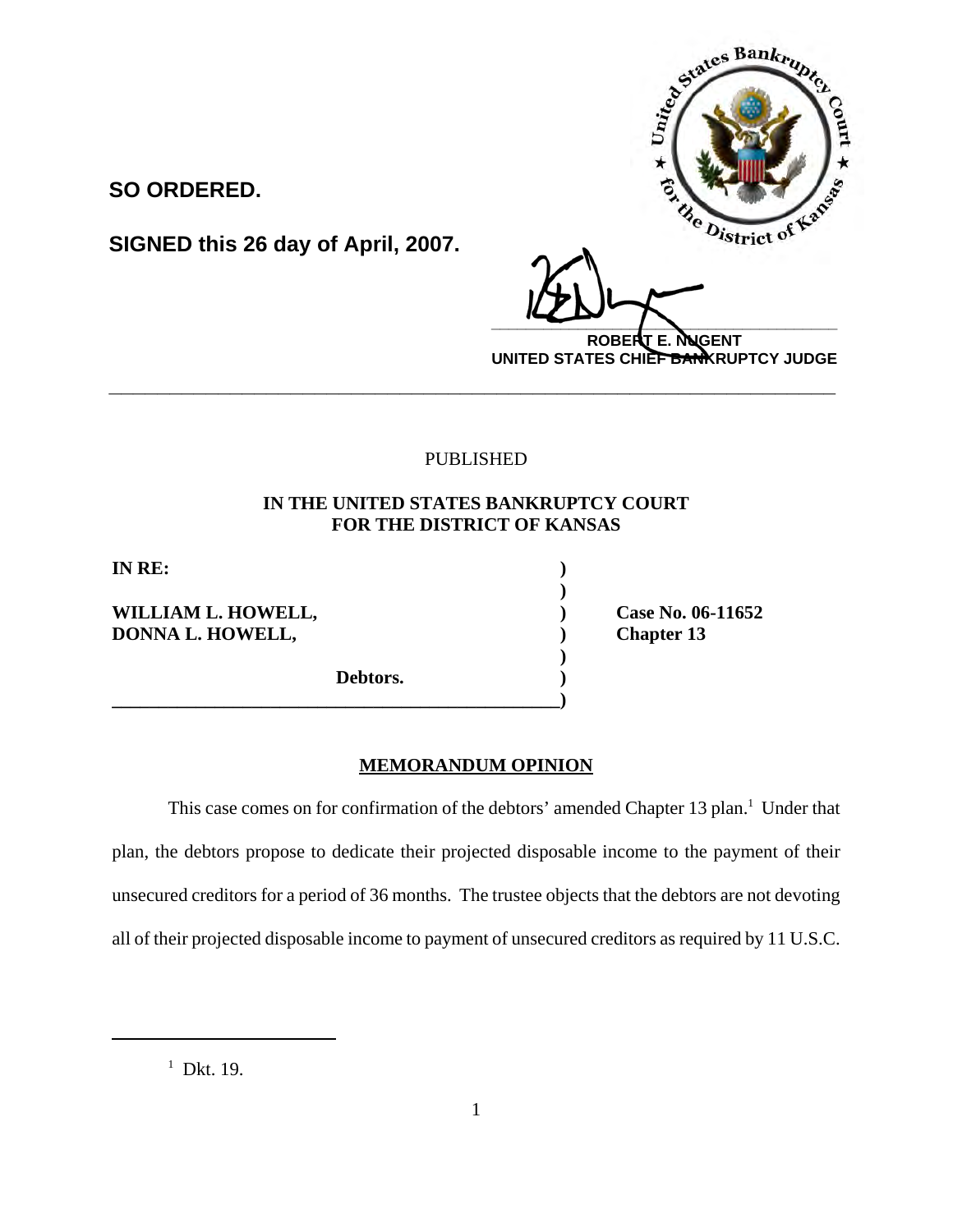$§ 1325(b)(1)(B).$ <sup>2</sup> Specifically, the trustee contends that debtors' projected disposable income is too low as a result of the debtors' deduction from current monthly income of vehicle "ownership expense" even though the subject vehicle is unencumbered and fully paid.<sup>3</sup> The parties have submitted stipulated facts<sup>4</sup> and letters of authority.<sup>5</sup> After carefully reviewing the precedents in this matter, the Court is ready to rule.

#### Jurisdiction

Confirmation of a chapter 13 plan is a core proceeding over which the Court has subject matter jurisdiction.<sup>6</sup>

Facts

The relevant facts are stipulated. Debtors filed their chapter 13 petition on September 1, 2006. Debtors' completed Form B22C<sup>7</sup> indicates that debtors' current monthly income (annualized) is higher than the median family income for a household size of two in the State of Kansas.<sup>8</sup> The debtors' plan provides for monthly payments of \$700 for 36 months. The debtors' scheduled unsecured debts total \$23,107.

The debtors own two vehicles. One vehicle is secured by a lien. The other vehicle, a 1988

 $2$  Dkt. 23.

<sup>3</sup> Dkt. 18.

4 Dkt. 28.

5 Dkt. 22 and 31.

 $6$  28 U.S.C. § 157(b)(1) and (b)(2)(L) and § 1334(b).

7 Dkt. 2, Statement of Current Monthly Income and Calculation of Commitment Period and Disposable Income.

8 Dkt. 2, lines 15-17.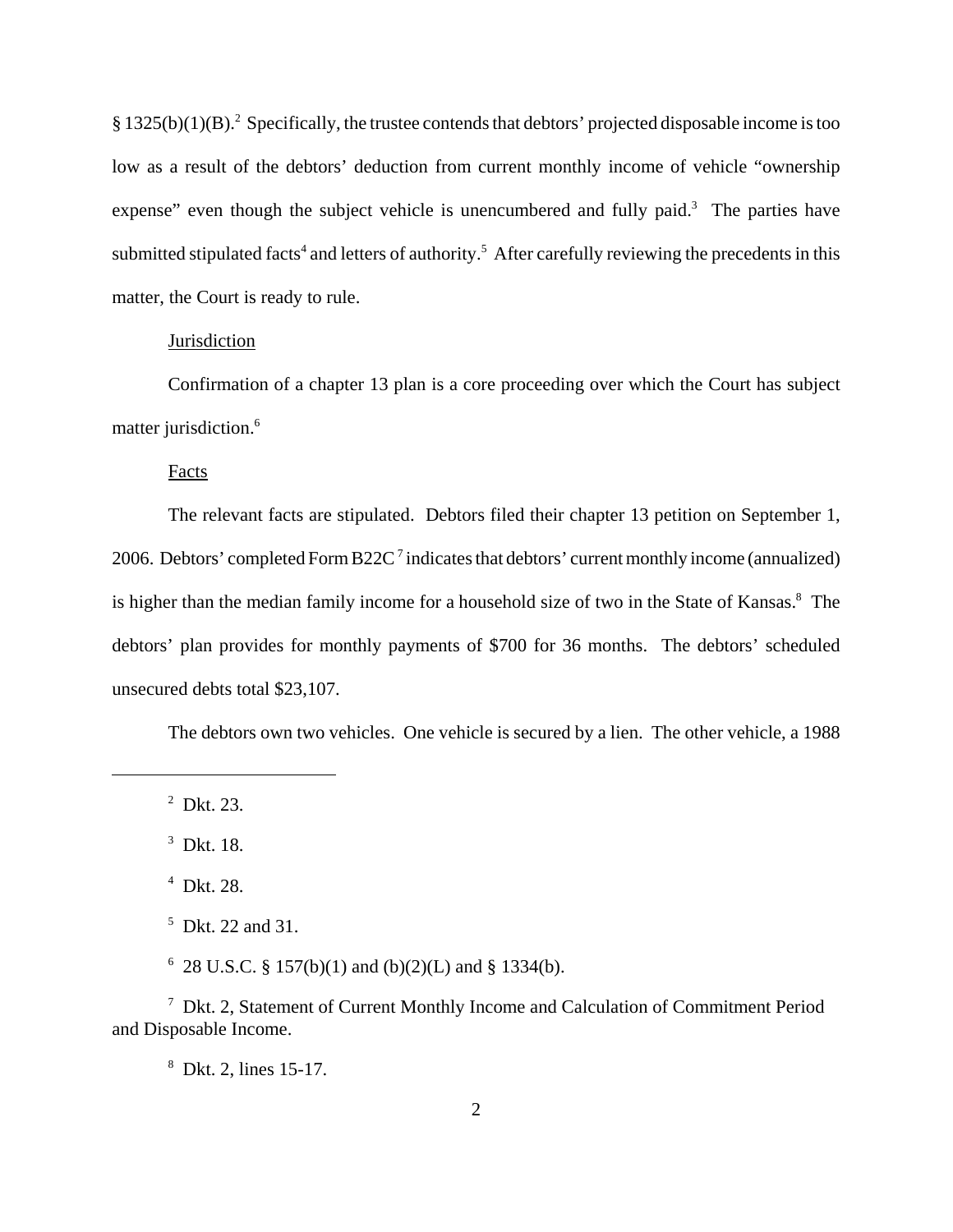Chevrolet Blazer, is owned free and clear of liens. On Form B22C, they claim the IRS local standard vehicle operating allowance on Line 27 as well as the IRS local standard ownership allowance on Line 28 for their unencumbered 1988 Chevrolet Blazer, an amount of \$471.<sup>9</sup> The trustee objects to the latter allowance and argues that the debtors' disposable income should be higher by \$271 a month. The trustee acknowledges that debtor may deduct \$200 on line 27 as additional operating expense due to the age of the Blazer.<sup>10</sup>

As completed by debtors, Form B22C shows their total deductions exceed their current monthly income, leaving no monthly disposable income under 11 U.S.C. § 1325(b)(2) and resulting in no payments to their unsecured creditors.<sup>11</sup> If, however, the total deductions are reduced by \$271 (disallowing the vehicle ownership expense for the Blazer as the trustee contends), debtors would have disposable income in an amount of \$206 per month, resulting in payments to their unsecured creditors.<sup>12</sup> The parties stipulate that all other requirements for confirmation under 11 U.S.C.  $\S$ 1325(a) are satisfied and that only the disposable income calculation (*i.e.* the car ownership allowance) is in dispute.

Analysis

 $11$  Dkt. 2, line 58.

<sup>12</sup> On Dkt. 2, total deductions on line 56 would be reduced from \$4,495.17 to \$4,224.17. The current monthly income (line 53, \$4,430) less the total deductions and adjustments (line 56 and 57, \$4,224.17) would result in monthly disposable income of \$205.83 on line 58, instead of zero.

 $9$  Dkt. 2.

<sup>&</sup>lt;sup>10</sup> An additional operating expenses of \$200 is allowed for a vehicle which is over 6 years old and/or has reported mileage of 75,000 miles or more. *See* Internal Revenue Manual, Financial Analysis Handbook, § 5.8.5.5.2 (3) found at http://www.irs.gov/irm/part5/ch08s05.html.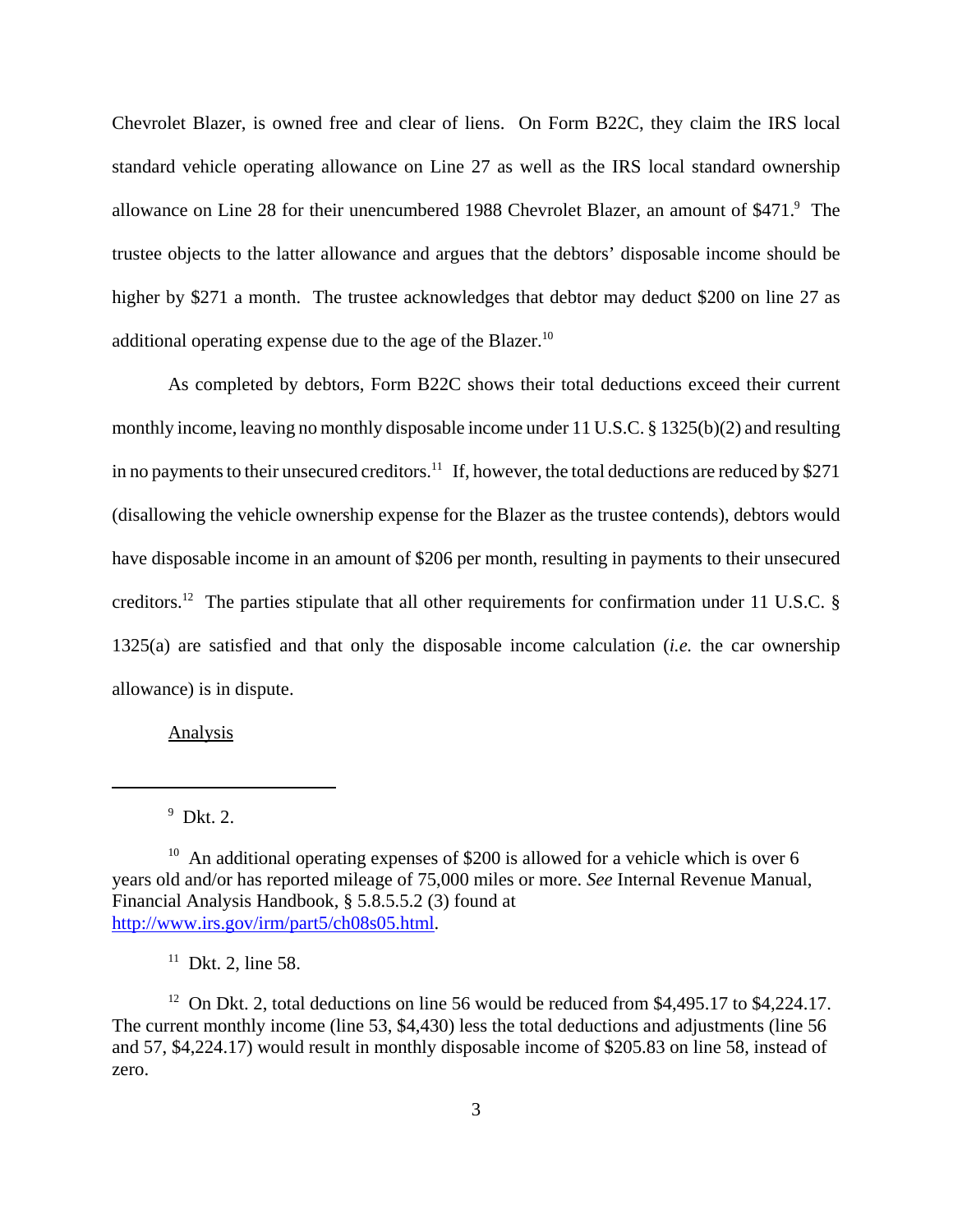Whether the debtors may legitimately claim this deduction (car ownership expense) from current monthly income has been the subject of a number of reported cases decided under BAPCPA<sup>13</sup> and is unsettled in the law. Under § 1325(b)(1)(B), chapter 13 debtors who have income above the local median income must devote all of their projected disposable income to paying their unsecured creditors during the applicable commitment period. Section 1325(b)(2) says "disposable income" " means current monthly income received by the debtor" less various "amounts reasonably necessary to be expended" to support the debtor or debtor's dependents. Section 1325(b)(3) provides that "amounts reasonably necessary to be expended" are to be determined in accordance with § 707(b)(2)(A) and (B), the sections that define what is to be deducted from current monthly income to apply the chapter 7 "means test."

Section  $707(b)(2)(A)(ii)(I)$ , in turn, provides that the debtor's monthly expenses –

shall be the debtor's applicable monthly expense amounts specified under the National Standards and Local Standards, and the debtor's actual monthly expenses for the categories specified as Other Necessary Expenses issued by the Internal Revenue Service for the area in which the debtor resides . . . .

The National Standards and Local Standards refer to the Internal Revenue Service's guidelines for collection of delinquent taxes and, specifically, the allowances revenue agents may consider in assessing delinquent taxpayers' financial condition and the collection potential in determining whether to accept their offers in compromise. A description of the transportation expenses allowed is found in the Internal Revenue Manual, Financial Analysis Handbook at § 5.8.5.5.2 (the "Manual").<sup>14</sup> It provides that each taxpayer is entitled to an operating expense

<sup>&</sup>lt;sup>13</sup> Bankruptcy Abuse Prevention and Consumer Protection Act of 2005, 11 U.S.C. § 101 *et seq.* (2005), enacted April 20, 2005 and generally effective October 17, 2005.

<sup>&</sup>lt;sup>14</sup> This section of the Manual can be found at  $\frac{http://www.irs.gov/irm/part5/ch08s05.html.}{http://www.irs.gov/irm/part5/ch08s05.html.}$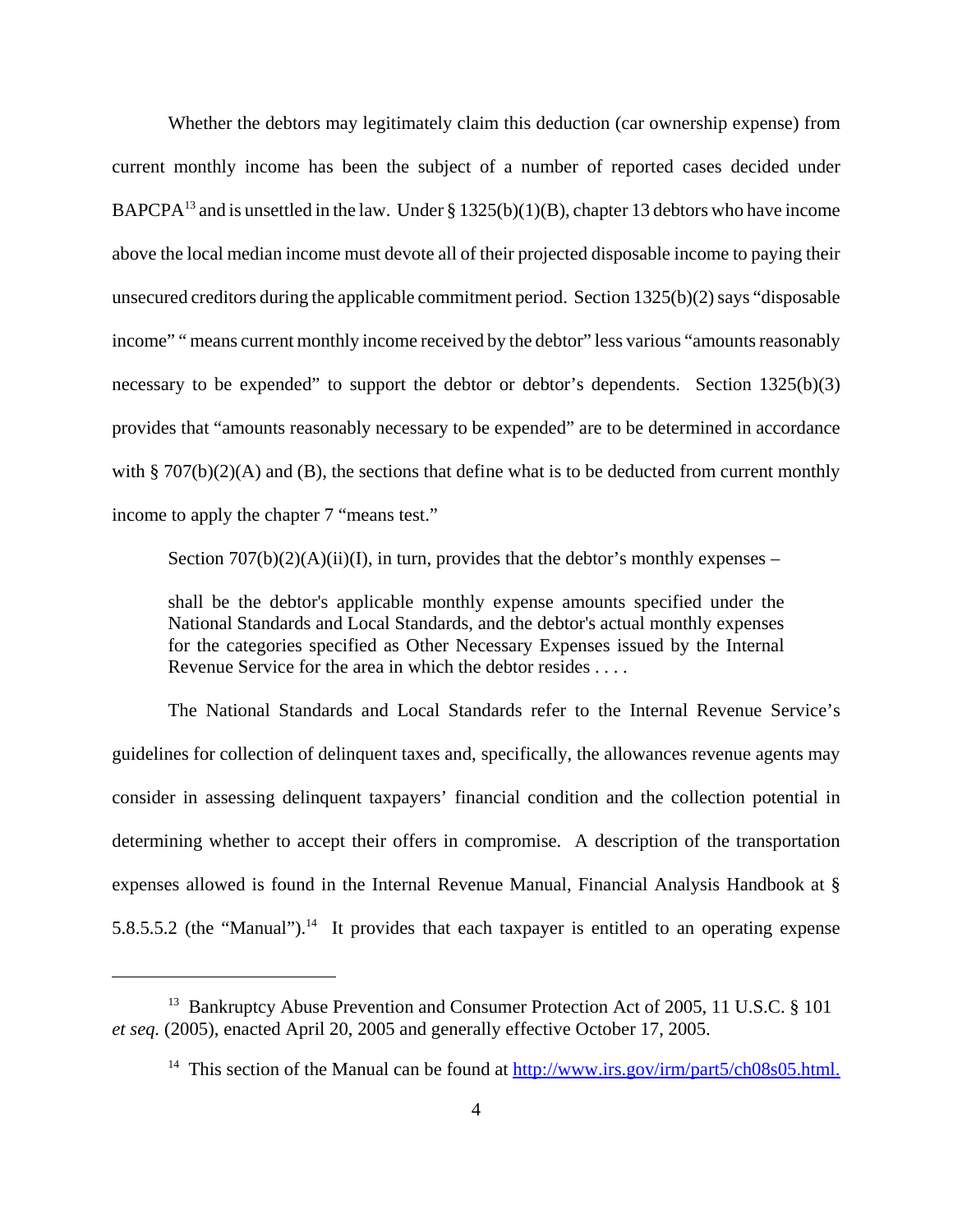allowance based upon the lower of the local transportation standard (adjusted for certain geographical areas) or the taxpayers actual expense. The transportation operating expense allowance is the deduction described on line 27 of Form B22C. The taxpayer is also allowed certain ownership expense for the purchase and/or lease of a vehicle, again at the lower amount of what is actually paid or a certain local standard (for the applicable geographic region).<sup>15</sup> The transportation ownership expense allowance is the deduction described on line 28 of Form B22C. The Manual disallows the ownership expense "after the terms of the loan/lease have been satisfied," but provides for an additional operating allowance of \$200 per month where the paid-for vehicle is over six years old and/or has over 75,000 recorded miles.<sup>16</sup>

Form B22C, line 28, calls for the application of the Local Ownership Standards which provide for an ownership allowance of \$471 for the debtor's first vehicle. This figure is derived from the tables for the IRS Local Transportation Expense Standards for the Midwest Region (which encompasses Kansas) for cases filed between February 13, 2006 and September 30, 2006 and is accessible from the United States Trustee Program's website.<sup>17</sup> Form B22C further permits the debtor to deduct the average monthly payment on that vehicle from the standard allowance and if the remainder is a positive number, that net amount is the line 28 ownership expense for the purpose

<sup>&</sup>lt;sup>15</sup> Internal Revenue Manual, Financial Analysis Handbook, § 5.8.5.5.2 (2) and (3).

<sup>&</sup>lt;sup>16</sup> See note 10, *supra*. The Manual notes that this additional operating expense for older vehicles is allowed to offset "the complete disallowance of the ownership expense [that] may result in a transportation expense allowance that does not adequately meet the necessary expenses of the taxpayer." § 5.8.5.5.2 (3). *See also,* Internal Revenue Manual, Financial Analysis Handbook, § 5.15.1.7 (4.B.) which states: "If a taxpayer has no car payment only the operating costs portion of the transportation standard is used to figure the allowable transportation expense." This section can be found at http://www.irs.gov/irm/part5/ch15s01.html.

 $17$ http://www.usdoj.gov/ust/eo/bapcpa/20060213/bci\_data/IRS\_Trans\_Exp\_Stds\_MW.ht ml.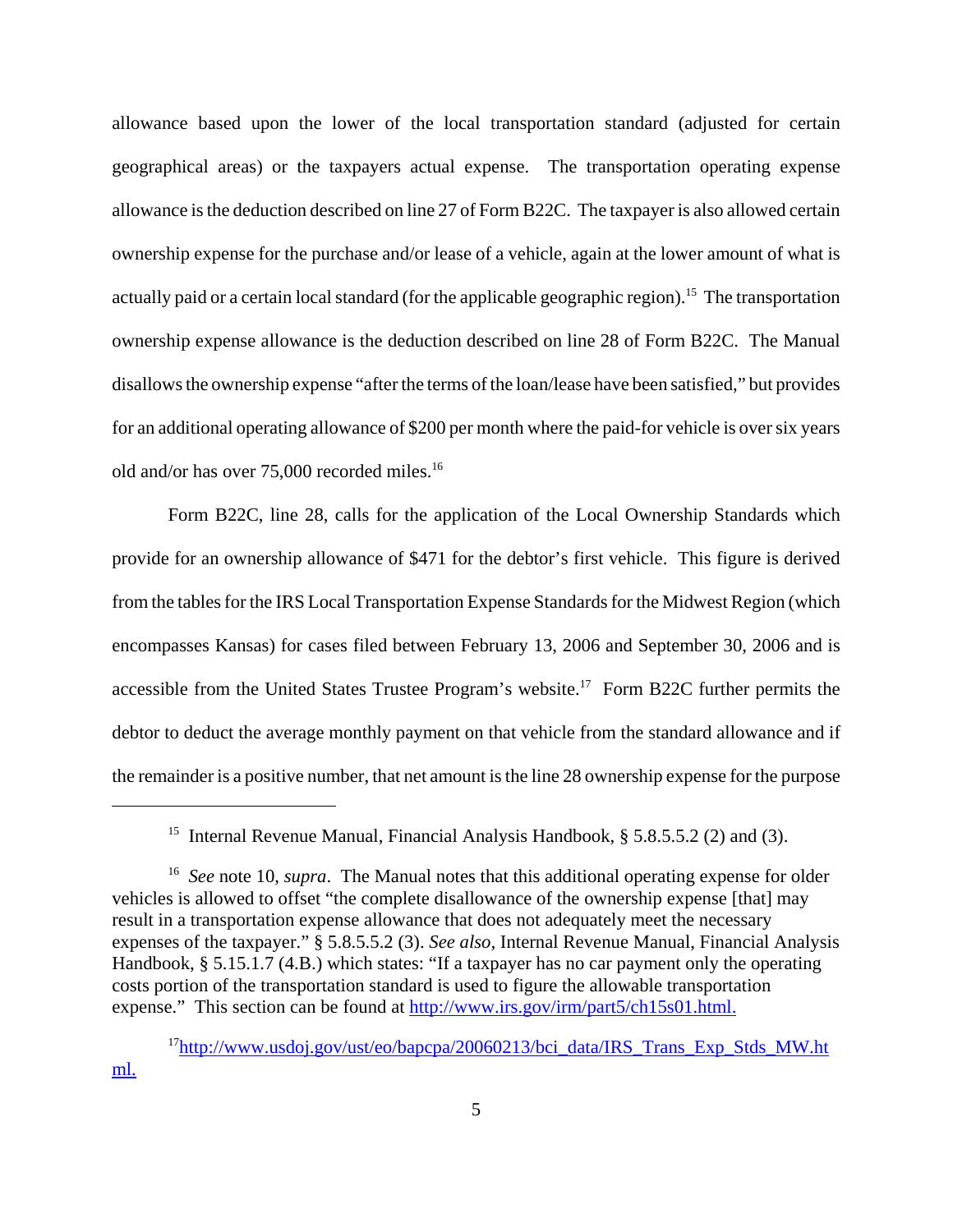of determining disposable income. Neither § 707(b)(2)(A)(ii)(I) nor Form B22C's instructions offer specific guidance on whether debtors may take a full ownership deduction for a vehicle that is unencumbered.

While several bankruptcy courts have concluded that a debtor may deduct the entire standard transportation ownership allowance even where the vehicle is no longer encumbered,<sup>18</sup> a like number of bankruptcy courts hold that, as the Manual suggests, the ownership allowance is not available where the debtor has paid for the vehicle.<sup>19</sup> In this Court's view, the latter courts have the better side of this argument. Accordingly, the Court respectfully disagrees with my colleagues who differentiate between the language "applicable" monthly expenses and the "actual Other Necessary Expenses" referenced in § 707(b)(2)(A)(ii)(I). Indeed, by employing the word "applicable," defined

<sup>18</sup> *See e.g. In re Hartwick*, 352 B.R. 867 (Bankr. D. Minn. 2006); *In re Fowler*, 349 B.R. 414 (Bankr. D. Del. 2006); *In re Grunert*, 353 B.R. 591 (Bankr. E. D. Wis. 2006) (chapter 13); *In re Haley*, 354 B.R. 340 (Bankr. D. N.H. 2006) (chapter 13); *In re Zak*, \_\_B.R.\_\_, 2007 WL 143065 (Bankr. N.D. Ohio 2007); *In re Miller*, \_\_B.R.\_\_, 2007 WL 128790 (Bankr. N.D. Ala. 2007) (chapter 13). It is worth noting that some of these cases were in the context of a motion to dismiss a chapter 7 case for presumption of abuse, and not in the context of an objection to confirmation of a chapter 13 plan. The *Zak* court pointed out this distinction: "Although the means test is the same, the purpose and outcome of an objection to confirmation differs markedly from that of a motion to dismiss a chapter 7 case based on a presumption of abuse." 2007 WL 143065 at \*5. For example, the *Zak* court noted that in a chapter 13 the debtor had the ability to seek an adjustment of his plan payments to account for the need to purchase a new car during the life of the plan while a bankruptcy court could not consider this in determining a motion to dismiss a chapter 7 case. *Id.* at \*6. The *Hartwick, Fowler,* and *Zak* cases are all chapter 7 cases and their holdings may be limited to determining the presumption of abuse as *Zak* suggests. *Id.* at \*7.

<sup>19</sup> Among the cases so holding are *In re McGuire*, 342 B.R. 608 (Bankr. W.D. Mo. 2006) (chapter 13); *In re Hardacre*, 338 B.R. 718 (Bankr. N.D. Tex. 2006) (chapter 13); *In re Barraza*, 346 B.R. 724 (Bankr. N.D. Tex. 2006) (chapter 7); *In re Carlin*, 348 B.R. 795 (Bankr. D. Ore. 2006) (chapter 13); *In re Oliver*, 350 B.R. 294 (Bankr. W.D. Tex. 2006) (chapter 7); *In re Harris*, 353 B.R. 304 (Bankr. E.D. Okla. 2006) (chapter 7); *In re Slusher*, 359 B.R. 290 (Bankr. D. Nev. 2007) (chapter 13); *In re Ceasar*, \_\_B.R.\_\_, 2007 WL 777821 (Bankr. W.D. La. 2007) (chapter 13).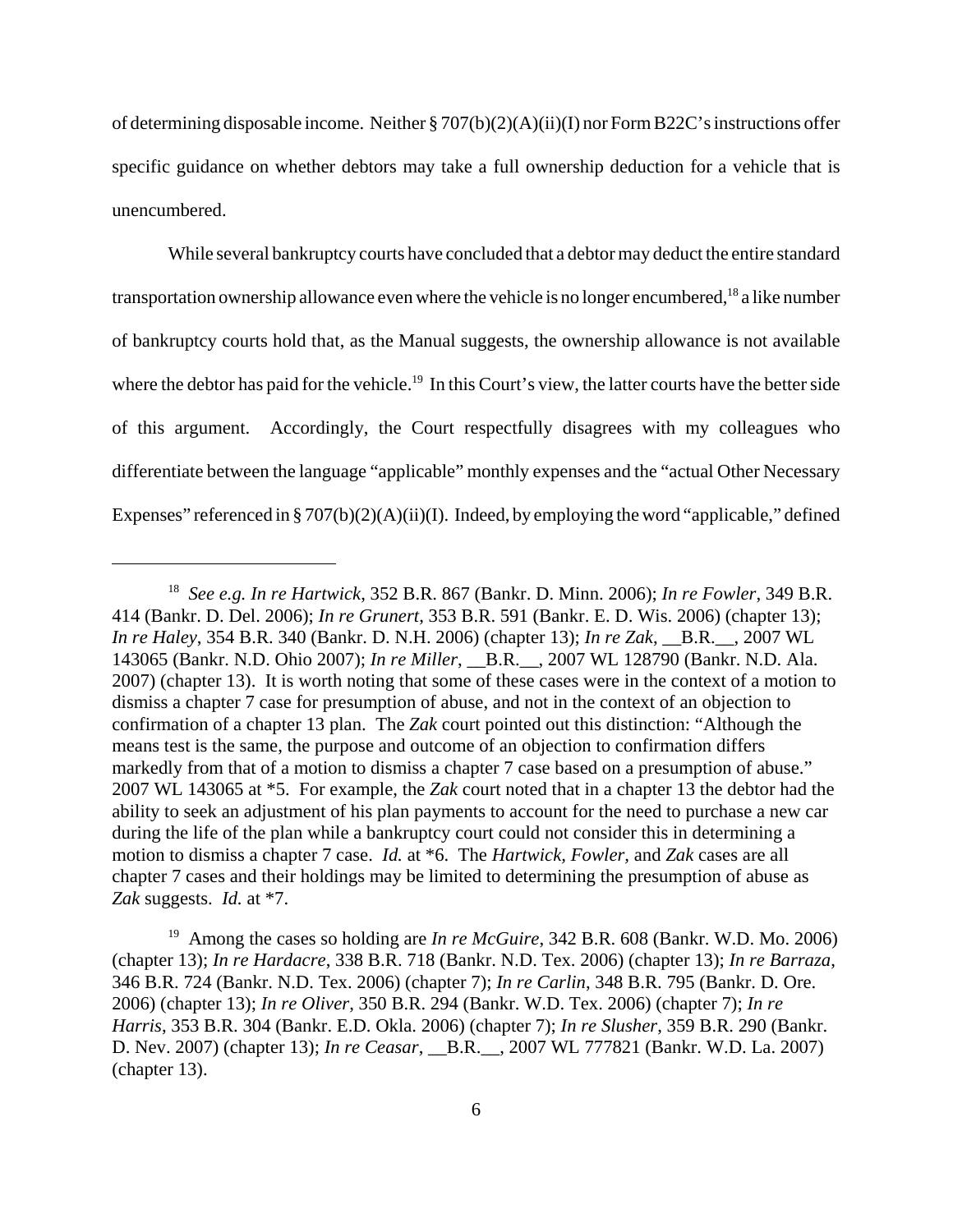by Webster's Dictionary as "being capable of being applied" or "readily applicable or practical," the drafters of § 707 suggest that the Standards must be interpreted in the context of the Manual's application of them, not in a vacuum.20 As stated in *In re McGuire*:

. . . the statute provides that a "debtor's monthly expenses shall be the debtor's *applicable* monthly expense amounts" under the Standards. If a debtor does not own or lease a vehicle, the ownership expense is not "applicable" to that debtor. Thus, if a debtor is not incurring expenses for the purchase or lease of a vehicle, the debtor cannot claim a vehicle ownership expense under the IRS Standards. This conforms with the IRS's application of the Standards. $^{21}$ 

Section § 707(b) states that the amounts "specified" under the IRS Standards may be deducted from current monthly income to yield the debtor's disposable income amount. This essentially reads into the Code not only the actual numbers contained in the IRS Standards, but also the Manual's context for their application. In effect, Congress has preferred, and codified, the Internal Revenue Service's judgment of what is "reasonably necessary." It is unlikely that Congress intended the statute to merely import the numbers without their attendant meaning and context. Even though the statute is unambiguous in its importing of the IRS standard allowances, the Court comments that denying debtors the ownership allowance when they have no ownership expense (*i.e.*  loan or lease payments) is entirely consistent with one of the apparent objectives of BAPCPA: to ensure that debtors actually pay what they are capable of paying to unsecured creditors. Allowing debtors to deduct from their disposable income a fictional ownership allowance would give debtors with unencumbered vehicles a windfall at the expense of their unsecured creditors. Presumably this is the theory behind the Manual's denial of the ownership allowance in this situation.

<sup>20</sup> *See In re Carlin*, *supra* at 798.

<sup>&</sup>lt;sup>21</sup> 342 B.R. at 613.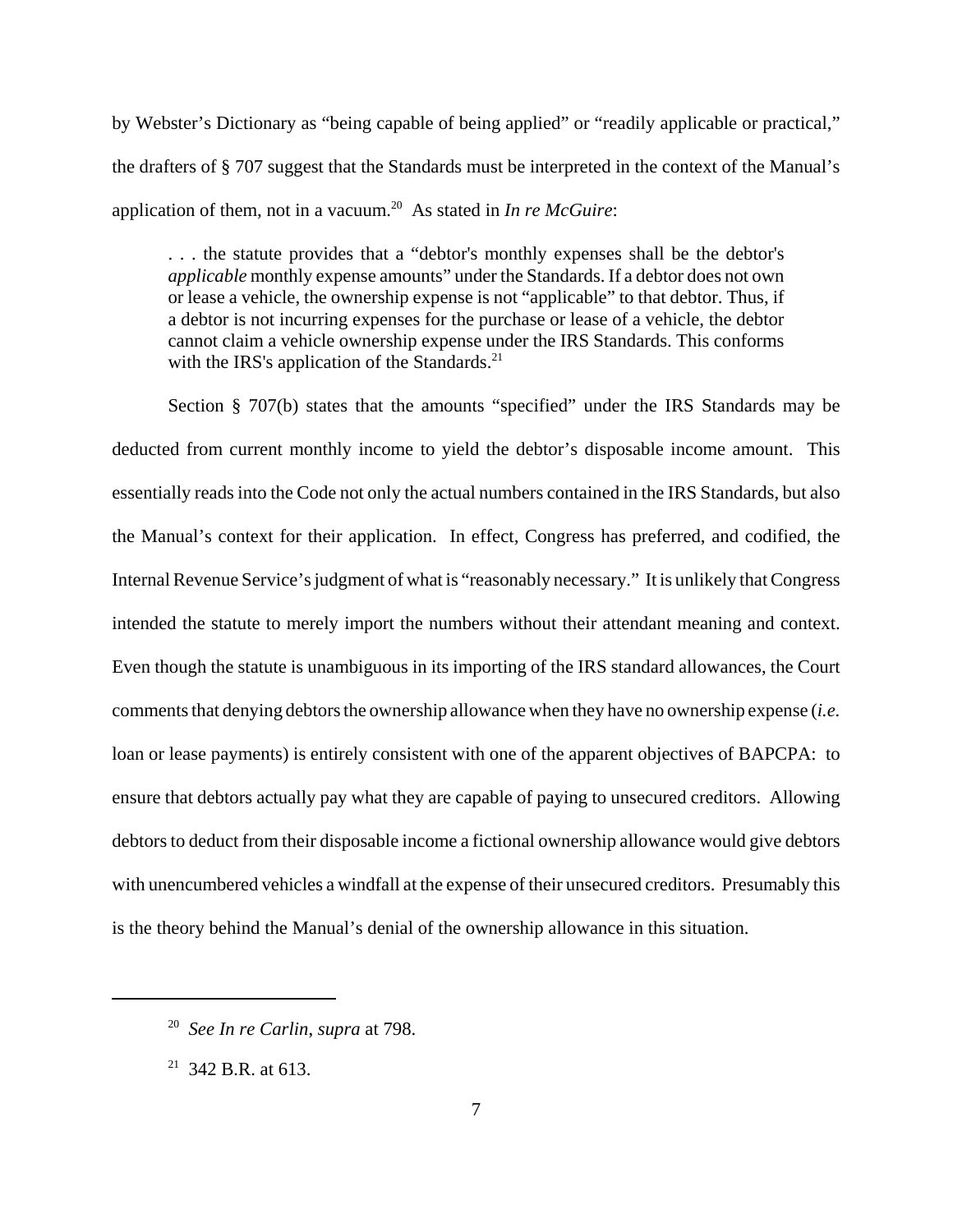In the present matter, the trustee, as did the *McGuire* court, notes that the Manual also provides for taxpayers who own older, well-used unencumbered vehicles to be given a \$200 monthly allowance to "adequately meet the necessary expenses of the taxpayer."<sup>22</sup> This allowance is described in the Manual as "an additional operating expense."<sup>23</sup> It may be intended to recognize the further depreciation of the paid-for vehicle by allowing the taxpayer to provide for its replacement or simply that older vehicles may cost more to maintain and operate than new ones. In any event, this Court is inclined to recognize the additional \$200 allowance in cases where the facts warrant it. The vehicle in question here is nearly nine years old. Accordingly, the debtors may recognize on line 27 an additional operating expense of \$200 consistent with the Manual's guidance. The trustee indicates that she is willing to countenance such an allowance, but that a modification to the term of the plan, whether via an amendment or an agreed confirmation order, will be necessary.

The end result here is that debtors will be allowed an operating expense of \$558 on line 27 and no ownership expense on line  $28<sup>24</sup>$ . This will leave debtors with \$271 less total deductions, or \$4,224.17, and monthly disposable income of \$205.83 for payment to unsecured creditors.<sup>25</sup>

#### Conclusion

Accordingly, the trustee's objection to confirmation is SUSTAINED and confirmation is TEMPORARILY DENIED. Debtors are granted 20 days in which to amend their Form B22C in

<sup>25</sup> Current monthly income of \$4,430 (line 53) minus total deductions of \$4,224.17 (line 57), equals monthly disposable income of \$205.83 (line 58).

<sup>&</sup>lt;sup>22</sup> Manual, § 5.8.5.5.2 (3).

<sup>23</sup>*Id.* 

 $24$  The line 27 deduction is comprised of the operating standard for the Midwest Region for two cars – \$358, plus the additional operating allowance of \$200 for the 1988 Blazer. No ownership expense will be allowed for the 1988 Blazer on line 28.